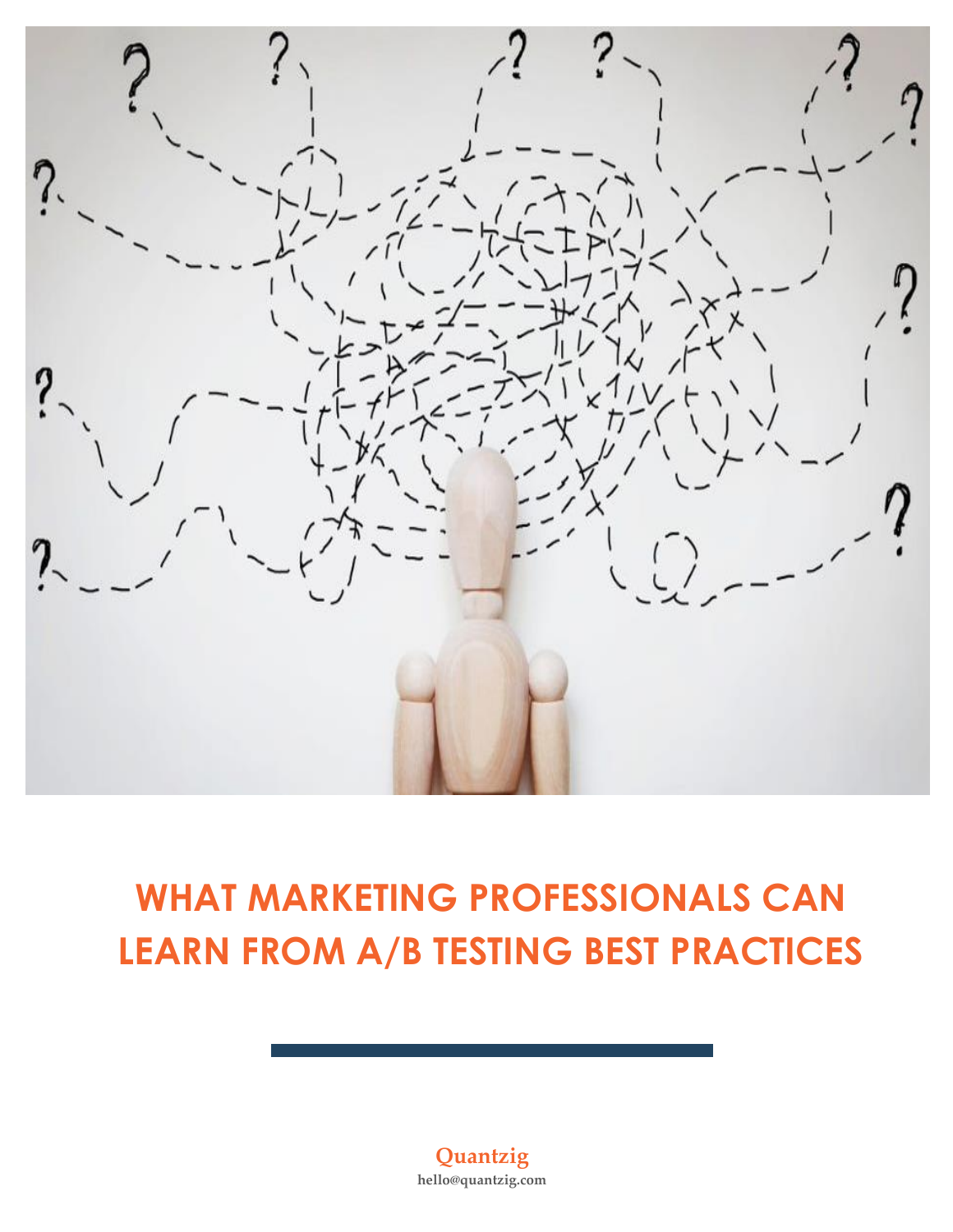## **A/B Testing Best Practices**

### **What's in it for marketing professionals?**

In today's hyper-connected competitive world, businesses need to make the most of their advertising and other promotional budgets. This is specifically true of brick-andmortar stores, quick serve restaurants, and shopping malls. Customers of today have more options and are spending less time and money in physical stores. To stem this trend, it becomes imperative for store managers to know exactly what brings people in, what makes them stay, and what makes them buy. One of the most effective ways to get that information is through split or **A/B testing**. This is a simple way to test an operational and marketing approach against another



### *There's an old saying: "half the money I spend on advertising is wasted; the trouble is I don't know which half."*

and determine which produces better results. A/B testing has been popular in the online world for quite long time, where it is used to test everything from website designs to different offers.

To compete with the online world, brickand-mortar stores must embrace a similar approach. A/B testing in the online or offline world can only be effective if you measure the **right metrics** that tie to the desired result. And, to get the most comprehensive look at the A/B data in the physical world, you

need location analytics, because it provides a suite of comprehensive metrics.

In fact, today, location analytics can provide the broadest dataset at scale to help retailers get the insights needed to make accurate, strategic decisions such as:

- **1. Which window displays attracted the most shoppers?**
- **2. Which promotion resulted in the most sales?**
- **3. When and where the staff should be deployed?**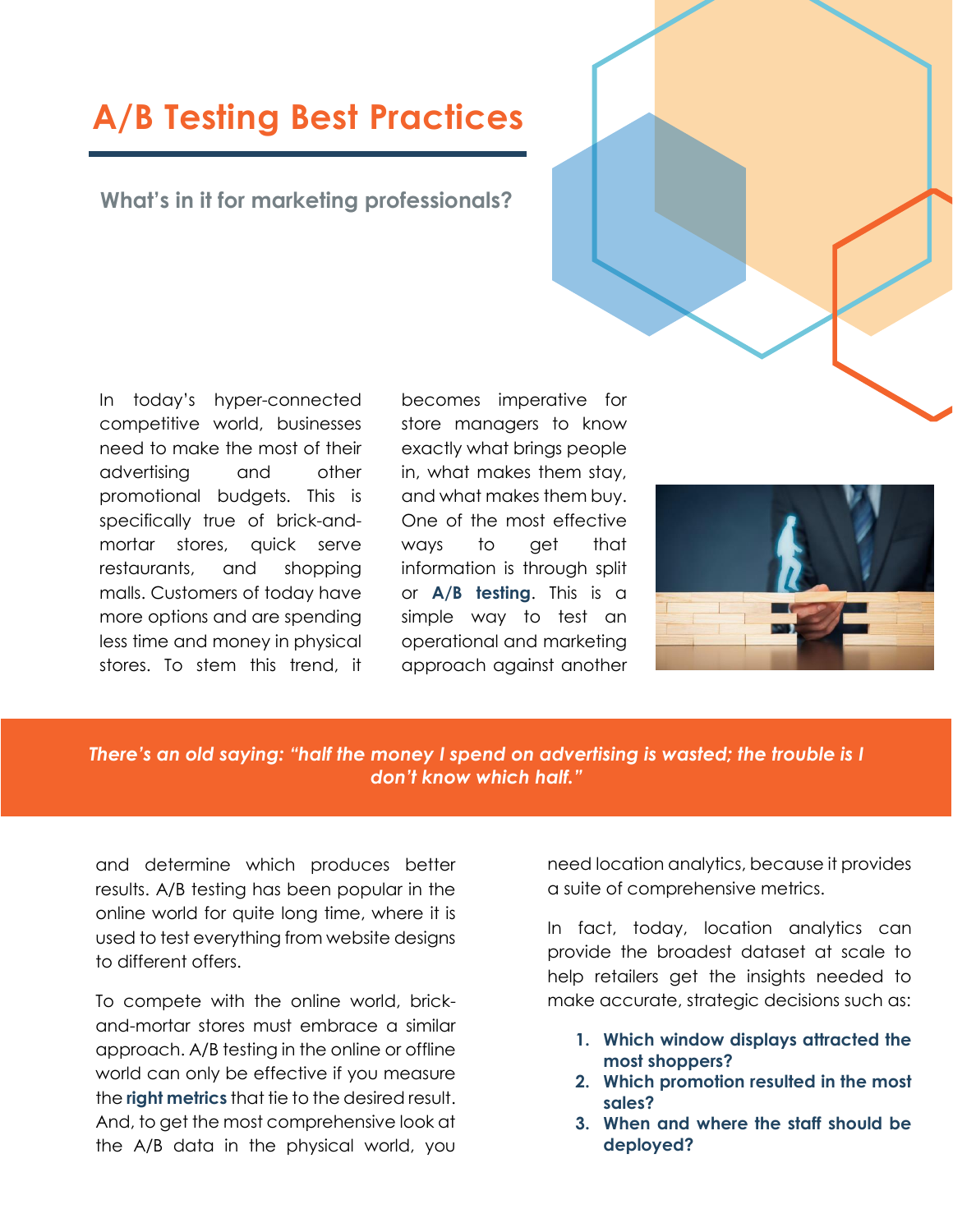## **Here are some basic A/B testing best practices to keep in mind while running your test:**

**1. Think big:** When you first commence testing, test two different versions of your landing page, PPC ad or another digital deliverable to quickly see which variation yields the higher conversion rate.

**2. Attention to details:** After you understand the big picture of what works better, you can start finetuning. However, be vigilant and only test one variable at a time as changing too many things at once can muddle the results. Test small changes, such as two different versions of a **CTA or form placement** on a landing page, to get an accurate idea of what resonates with your customers. Then, continue making adjustments as necessary.

**3. Don't sweat the small stuff:** Use your judgment when A/B testing. For instance, making a minuscule change like "Buy our book of 15 business management best practices" to "Order our book of 15 business management best practices" will probably have little impact on the overall success of your campaign. However, testing a landing page with an image of the book against a version without an image may yield a more precise representation of your **audience's behavior**.

To conclude, A/B testing is crucial for anyone who not only wants to accurately measure their marketing efforts but improve their campaigns for **increased conversions**. If you're looking to improve the power of your A/B testing phase, you may well want to consider adding call tracking to your analytics arsenal.

By knowing exactly which campaigns are driving phone calls to your business, you'll be able to **better your campaigns** — and ultimately, your conversion rate.

### **LATEST INSIGHTS**



**[Top Tips to Get Your A/B](https://www.quantzig.com/blog/top-tips-get-ab-testing-right?utm_source=QZwhitepaper&utm_medium=QZ&utm_campaign=whitepaper)  [Testing Right](https://www.quantzig.com/blog/top-tips-get-ab-testing-right?utm_source=QZwhitepaper&utm_medium=QZ&utm_campaign=whitepaper)** 

Testing anything and everything without any set protocols may not yield ideal results. Here are some tips to help you with your A/B testing. Read more!

**[READ MORE](https://www.quantzig.com/blog/top-tips-get-ab-testing-right?utm_source=QZwhitepaper&utm_medium=QZ&utm_campaign=whitepaper)**



**[A/B Testing Engagement for An](https://www.quantzig.com/content/ab-testing-online-food-retail?utm_source=QZwhitepaper&utm_medium=QZ&utm_campaign=whitepaper)  [Online Food](https://www.quantzig.com/content/ab-testing-online-food-retail?utm_source=QZwhitepaper&utm_medium=QZ&utm_campaign=whitepaper) Retailer**

In our latest engagement, we helped an online food retail client improve content engagement.